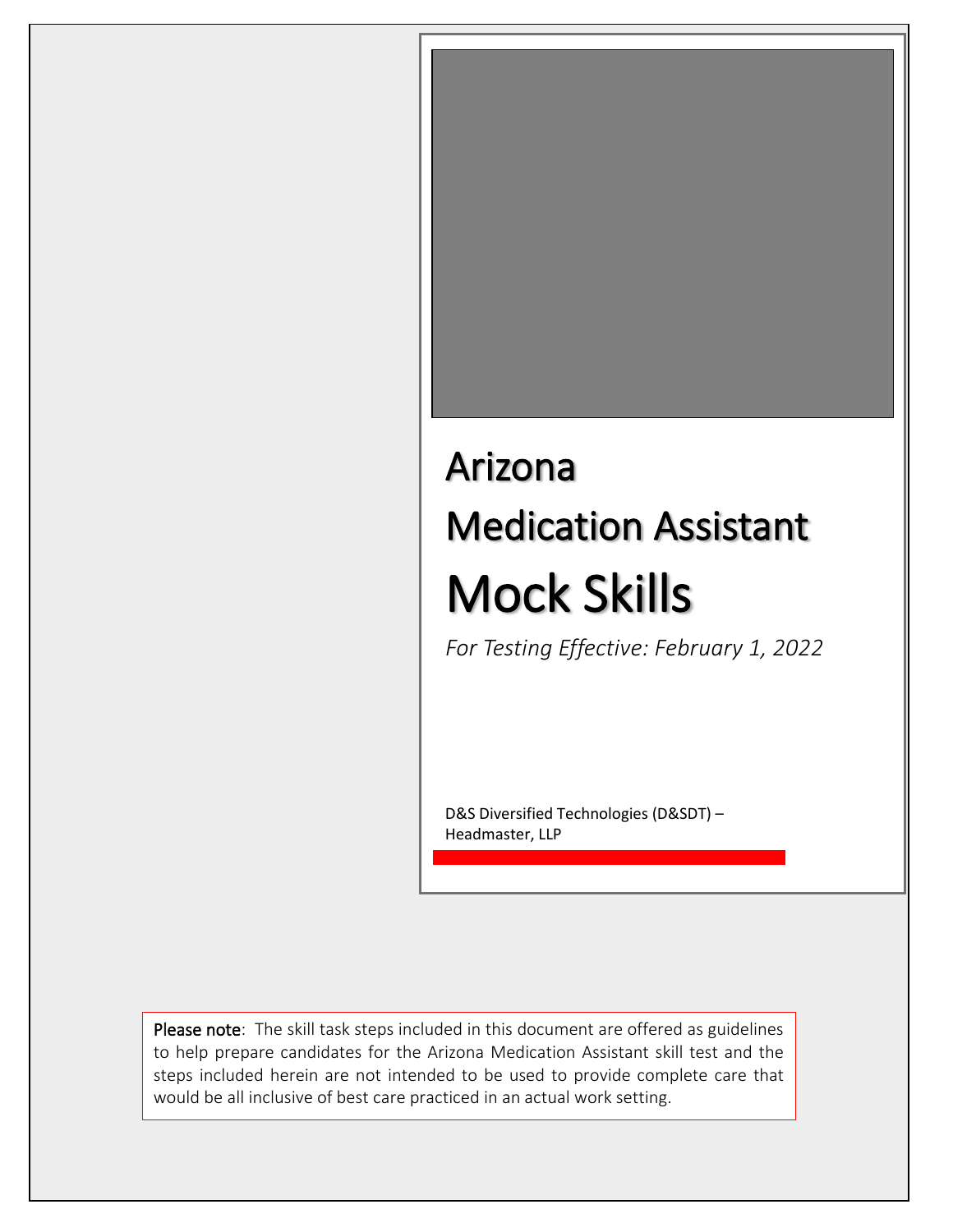## **Ear Drops / Tablet Medication Administration**

| Performs hand hygiene with hand sanitizer.                                                |  |
|-------------------------------------------------------------------------------------------|--|
| a. Covers all surfaces of hands with hand sanitizer.                                      |  |
| b. Rubs hands together until hands are completely dry.                                    |  |
| Open MAR.                                                                                 |  |
| Identify correct resident's MAR.                                                          |  |
| Identify medications to be given to the resident.                                         |  |
| Obtain correct medications from the medication cart.                                      |  |
| For each medication, identify the correct drug label for the correct resident's MAR.      |  |
| Identify the right drugs as obtaining the medications from the medication cart. (Show     |  |
| medications to the RN Test Observer.)                                                     |  |
| For each medication, identify the right dose and compare the labels to the right          |  |
| resident's MAR.                                                                           |  |
| Medications selected are for the correct time.                                            |  |
| Medications selected are for the correct routes.                                          |  |
| Open container.                                                                           |  |
| Do not contaminate lid during removal, replacement or while off container.                |  |
| Pour correct number of prescribed tablets into medication cup without touching            |  |
| medication.                                                                               |  |
| Lock medication cart.                                                                     |  |
| Close or cover MAR.                                                                       |  |
| Greet resident.                                                                           |  |
| Introduce self by name as a medication assistant.                                         |  |
| Explain procedure to the resident.                                                        |  |
| Ask resident to state his/her name.                                                       |  |
| Ask resident to state his/her date of birth.                                              |  |
| Identify the right resident using an appropriate method of identification (i.e.; picture, |  |
| wrist band or facility appropriate method of identification).                             |  |
| Give resident a glass of water.                                                           |  |
| Assist resident to take medication.                                                       |  |
| Watch the resident until the medication is swallowed.                                     |  |
| Lower the head of the bed.                                                                |  |
| Shake medication before use.                                                              |  |
| Remove container lid.                                                                     |  |
| Do not contaminate lid during removal, replacement or while off container.                |  |
| Turn resident's head toward correct side with correct ear upward.                         |  |
| Hold resident's external ear flap (pinna) and pull up and back.                           |  |
| Instill the correct number of prescribed drops of medication into the ear.                |  |
| Do not touch inside of resident's ear canal with the container tip.                       |  |
| Tell resident to not move his/her head for a few minutes.                                 |  |
| Return medication to the medication cart.                                                 |  |
| Lock medication cart.                                                                     |  |
| Document administration on the medication administration record (MAR) on the              |  |
| correct day.                                                                              |  |
| Initial and sign MAR.                                                                     |  |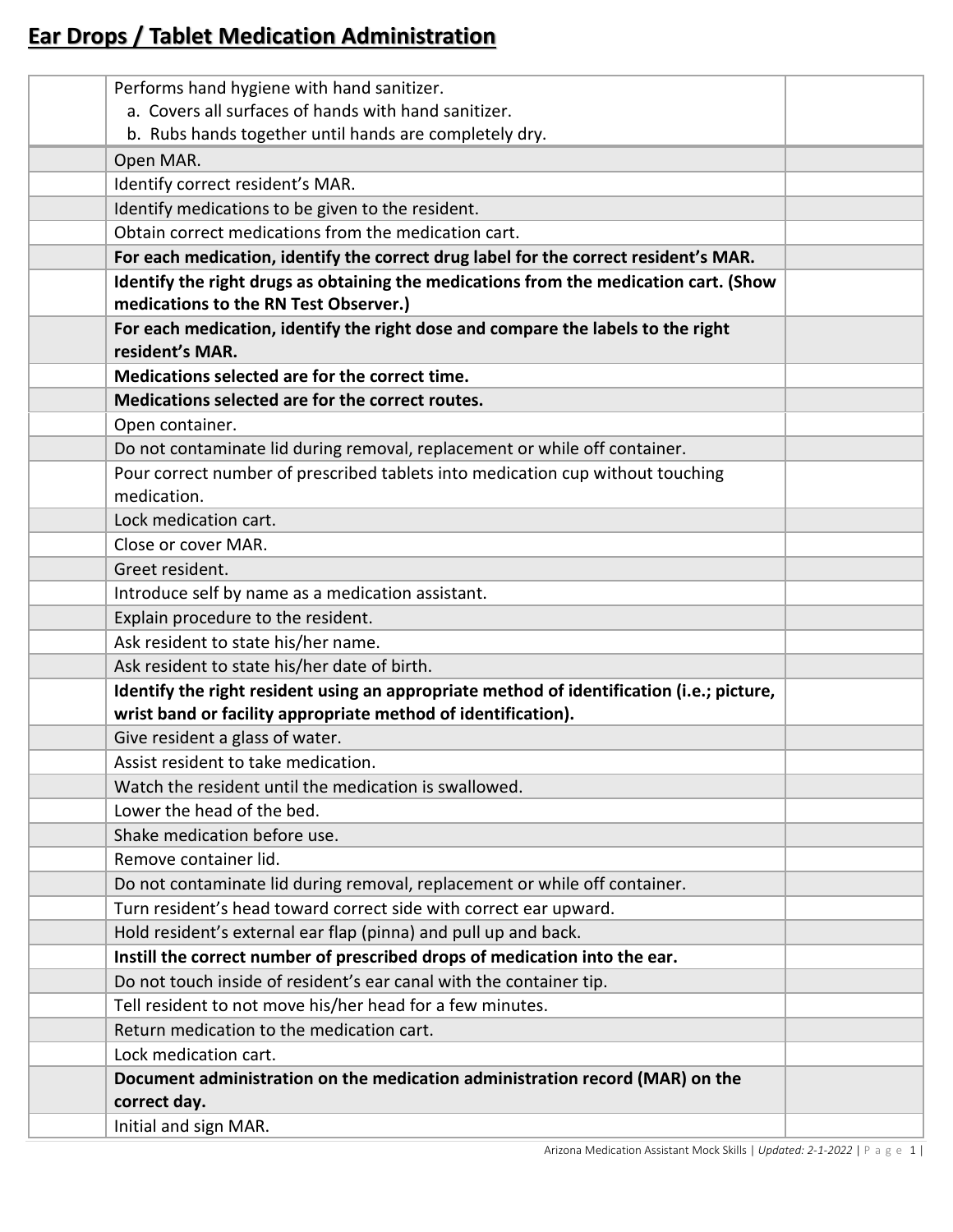| Close or cover MAR.                                                                 |  |
|-------------------------------------------------------------------------------------|--|
| Maintain respectful, courteous interpersonal communications during administrations. |  |
| Place call light within easy reach of the resident.                                 |  |
| Performs hand hygiene with hand sanitizer.                                          |  |
| a. Covers all surfaces of hands with hand sanitizer.                                |  |
| b. Rubs hands together until hands are completely dry.                              |  |
|                                                                                     |  |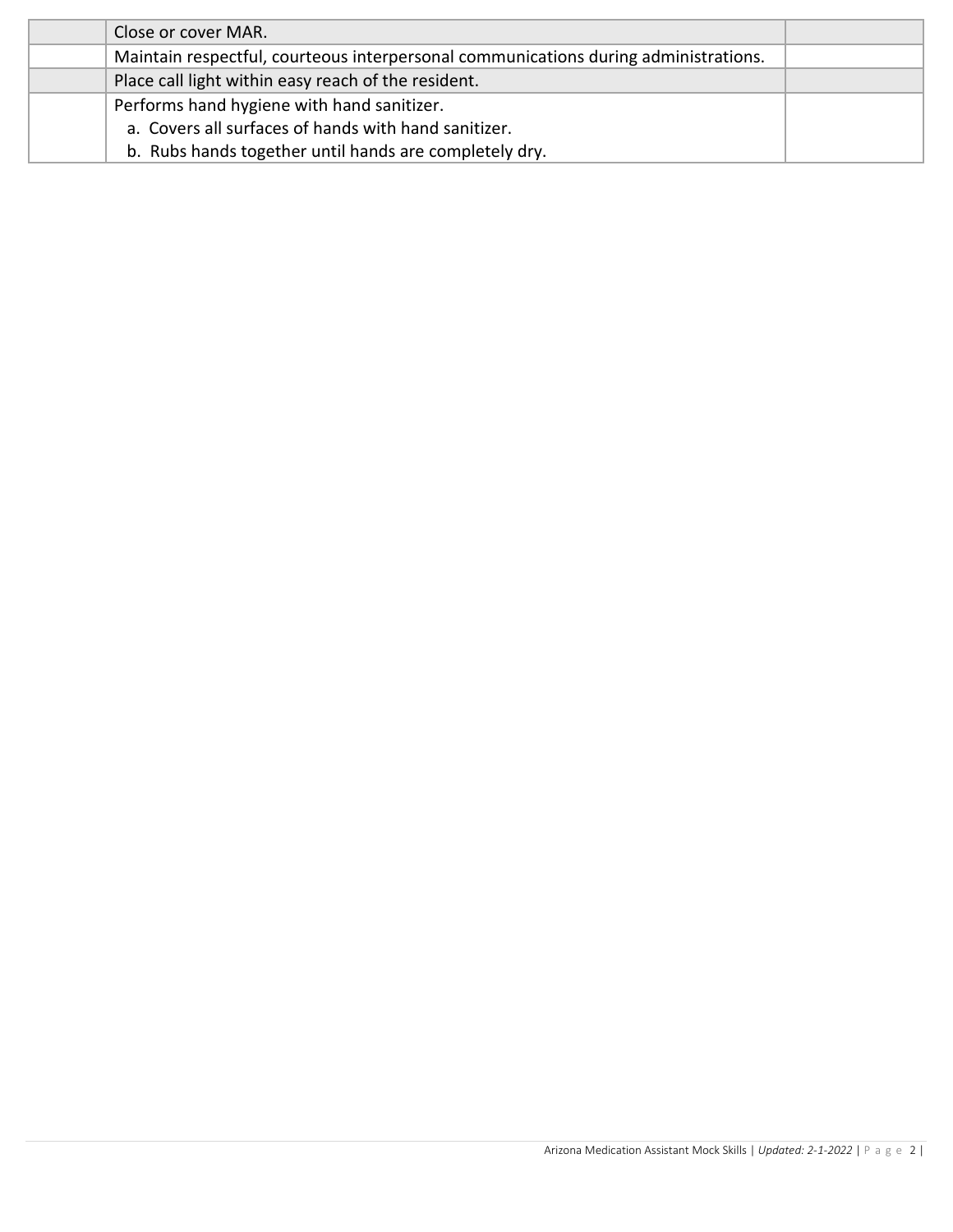## **Eye Drops / Tablet Medication Administration**

| Performs hand hygiene with hand sanitizer.                                                |  |
|-------------------------------------------------------------------------------------------|--|
| a. Covers all surfaces of hands with hand sanitizer.                                      |  |
| b. Rubs hands together until hands are completely dry.                                    |  |
| Open MAR.                                                                                 |  |
| Identify correct resident's MAR.                                                          |  |
| Identify medications to be given to the resident.                                         |  |
| Obtain correct medications from the medication cart.                                      |  |
| For each medication, identify the correct drug label for the correct resident's MAR.      |  |
| Identify the right drugs as obtaining the medications from the medication cart. (Show     |  |
| medications to the RN Test Observer.)                                                     |  |
| For each medication, identify the right dose and compare the labels to the right          |  |
| resident's MAR.                                                                           |  |
| Medications selected are for the correct time.                                            |  |
| Medications selected are for the correct routes.                                          |  |
| Open container.                                                                           |  |
| Do not contaminate lid during removal, replacement or while off container.                |  |
| Pour correct number of prescribed tablets into medication cup without touching            |  |
| medication.                                                                               |  |
| Lock medication cart.                                                                     |  |
| Close or cover MAR.                                                                       |  |
| Greet resident.                                                                           |  |
| Introduce self by name as a medication assistant.                                         |  |
| Explain procedure to the resident.                                                        |  |
| Ask resident to state his/her name.                                                       |  |
| Ask resident to state his/her date of birth.                                              |  |
| Identify the right resident using an appropriate method of identification (i.e.; picture, |  |
| wrist band or facility appropriate method of identification).                             |  |
| Give resident a glass of water.                                                           |  |
| Assist resident to take medication                                                        |  |
| Watch the resident until the medication is swallowed.                                     |  |
| Put on gloves.                                                                            |  |
| Remove container lid.                                                                     |  |
| Do not contaminate lid during removal, replacement or while off container.                |  |
| Gently tilt resident's head back with chin up.                                            |  |
| Pull down on resident's lower eye lid of the correct eye making a pocket.                 |  |
| Ask resident to look up toward forehead.                                                  |  |
| Drop correct number of prescribed drops of medication into the pocket.                    |  |
| Container tip does not touch resident's eye.                                              |  |
| Apply gentle pressure to inner corner of resident's eye.                                  |  |
| Use tissue to remove any excess fluid from around resident's eye.                         |  |
| Remove and discard gloves.                                                                |  |
|                                                                                           |  |
|                                                                                           |  |
|                                                                                           |  |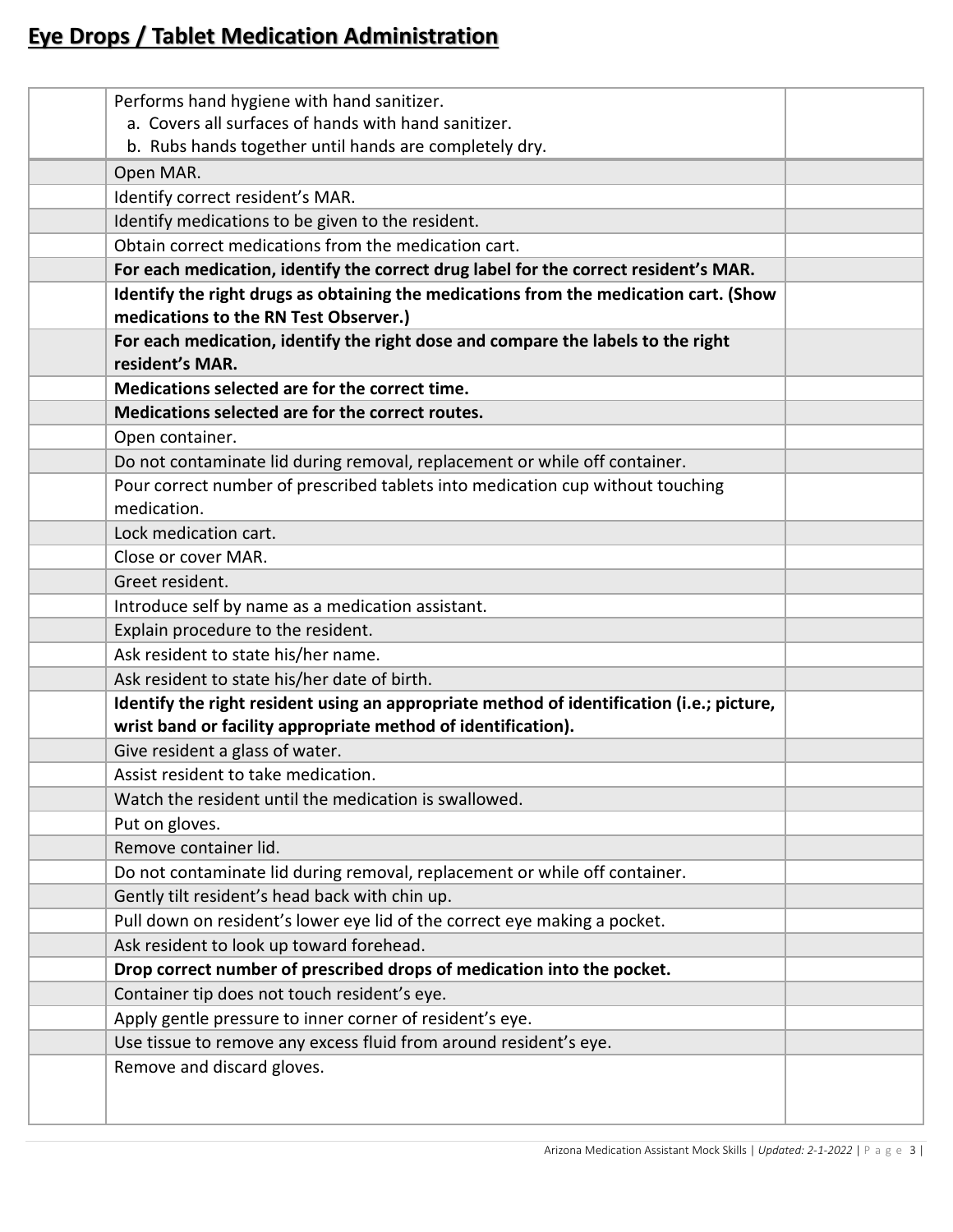| Performs hand hygiene with hand sanitizer.<br>a. Covers all surfaces of hands with hand sanitizer. |  |
|----------------------------------------------------------------------------------------------------|--|
| b. Rubs hands together until hands are completely dry.                                             |  |
| Return medication to the medication cart.                                                          |  |
| Lock medication cart.                                                                              |  |
| Document administration on the medication administration record (MAR) on the                       |  |
| correct day.                                                                                       |  |
| Initial and sign MAR.                                                                              |  |
| Close or cover MAR.                                                                                |  |
| Maintain respectful, courteous interpersonal communications during administrations.                |  |
| Place call light within easy reach of the resident.                                                |  |
| Performs hand hygiene with hand sanitizer.                                                         |  |
| a. Covers all surfaces of hands with hand sanitizer.                                               |  |
| b. Rubs hands together until hands are completely dry.                                             |  |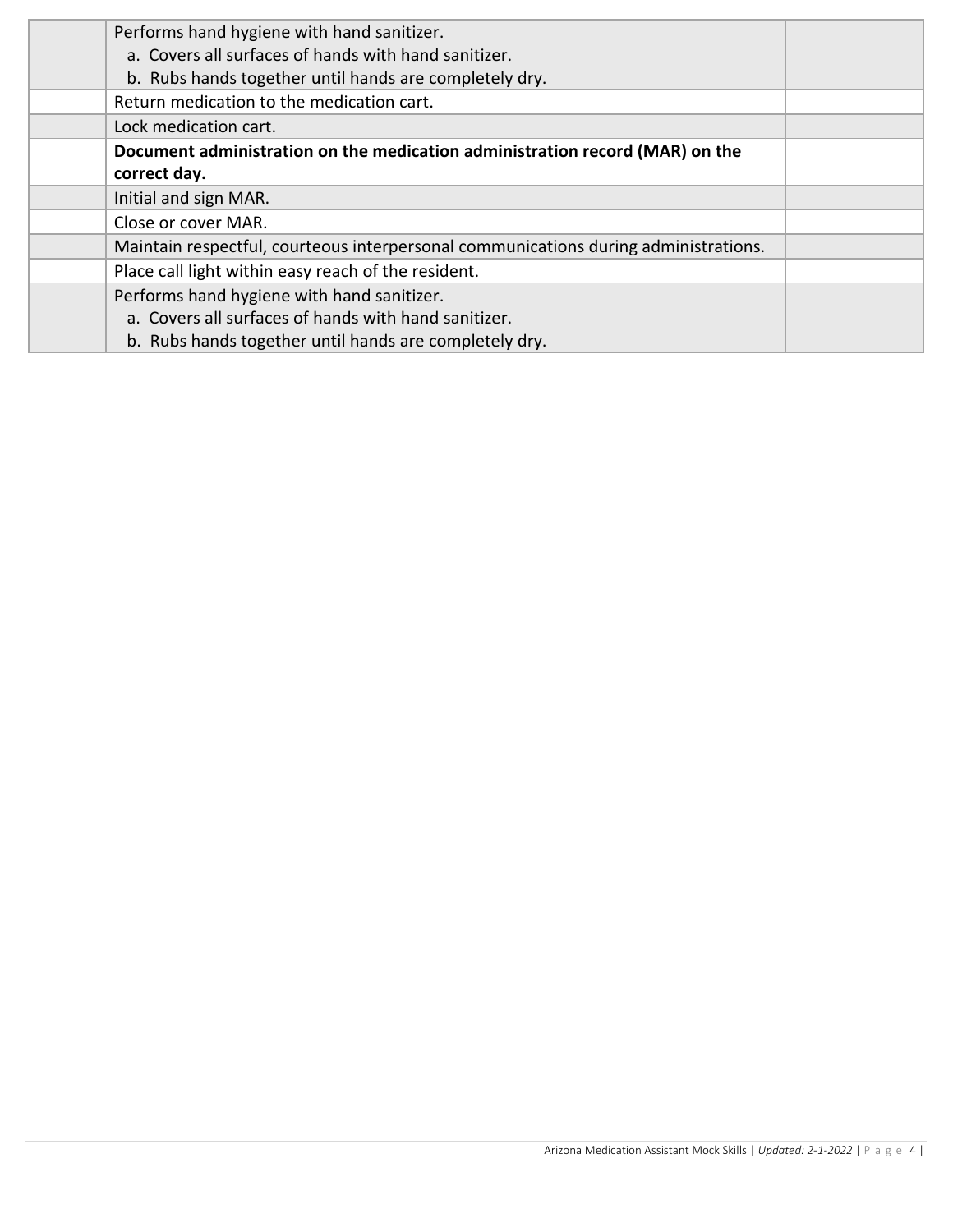## **Nasal Spray / Tablet Medication Administration**

| Performs hand hygiene with hand sanitizer.                                                |  |
|-------------------------------------------------------------------------------------------|--|
| a. Covers all surfaces of hands with hand sanitizer.                                      |  |
| b. Rubs hands together until hands are completely dry.                                    |  |
| Open MAR.                                                                                 |  |
| Identify correct resident's MAR.                                                          |  |
| Identify medications to be given to the resident.                                         |  |
| Obtain correct medications from the medication cart.                                      |  |
| For each medication, identify the correct drug label for the correct resident's MAR.      |  |
| Identify the right drugs as obtaining the medications from the medication cart. (Show     |  |
| medications to the RN Test Observer.)                                                     |  |
| For each medication, identify the right dose and compare the labels to the right          |  |
| resident's MAR.                                                                           |  |
| Medications selected are for the correct time.                                            |  |
| Medications selected are for the correct routes.                                          |  |
| Open container.                                                                           |  |
| Do not contaminate lid during removal, replacement or while off container.                |  |
| Pour correct number of prescribed tablets into medication cup without touching            |  |
| medication.                                                                               |  |
| Lock medication cart.                                                                     |  |
| Close or cover MAR.                                                                       |  |
| Greet resident.                                                                           |  |
| Introduce self by name as a medication assistant.                                         |  |
| Explain procedure to the resident.                                                        |  |
| Ask resident to state his/her name.                                                       |  |
| Ask resident to state his/her date of birth.                                              |  |
| Identify the right resident using an appropriate method of identification (i.e.; picture, |  |
| wrist band or facility appropriate method of identification).                             |  |
| Give resident a glass of water.                                                           |  |
| Assist resident to take medication one tablet at a time                                   |  |
| Watch the resident until the medication is swallowed.                                     |  |
| Remove container lid.                                                                     |  |
| Do not contaminate lid during removal, replacement or while off container.                |  |
| Have resident blow his/her nose.                                                          |  |
| Instruct resident to breath in with mouth closed.                                         |  |
| Time administration of spray with resident's inhalation.                                  |  |
| Administer correct number of prescribed spray(s) in resident's correct nostril.           |  |
| Press resident's correct nostril closed while administering nasal spray.                  |  |
| Return medication to the medication cart.                                                 |  |
| Lock medication cart.                                                                     |  |
| Document administration on the medication administration record (MAR) on the              |  |
| correct day.                                                                              |  |
| Initial and sign MAR.                                                                     |  |
| Close or cover MAR.                                                                       |  |
|                                                                                           |  |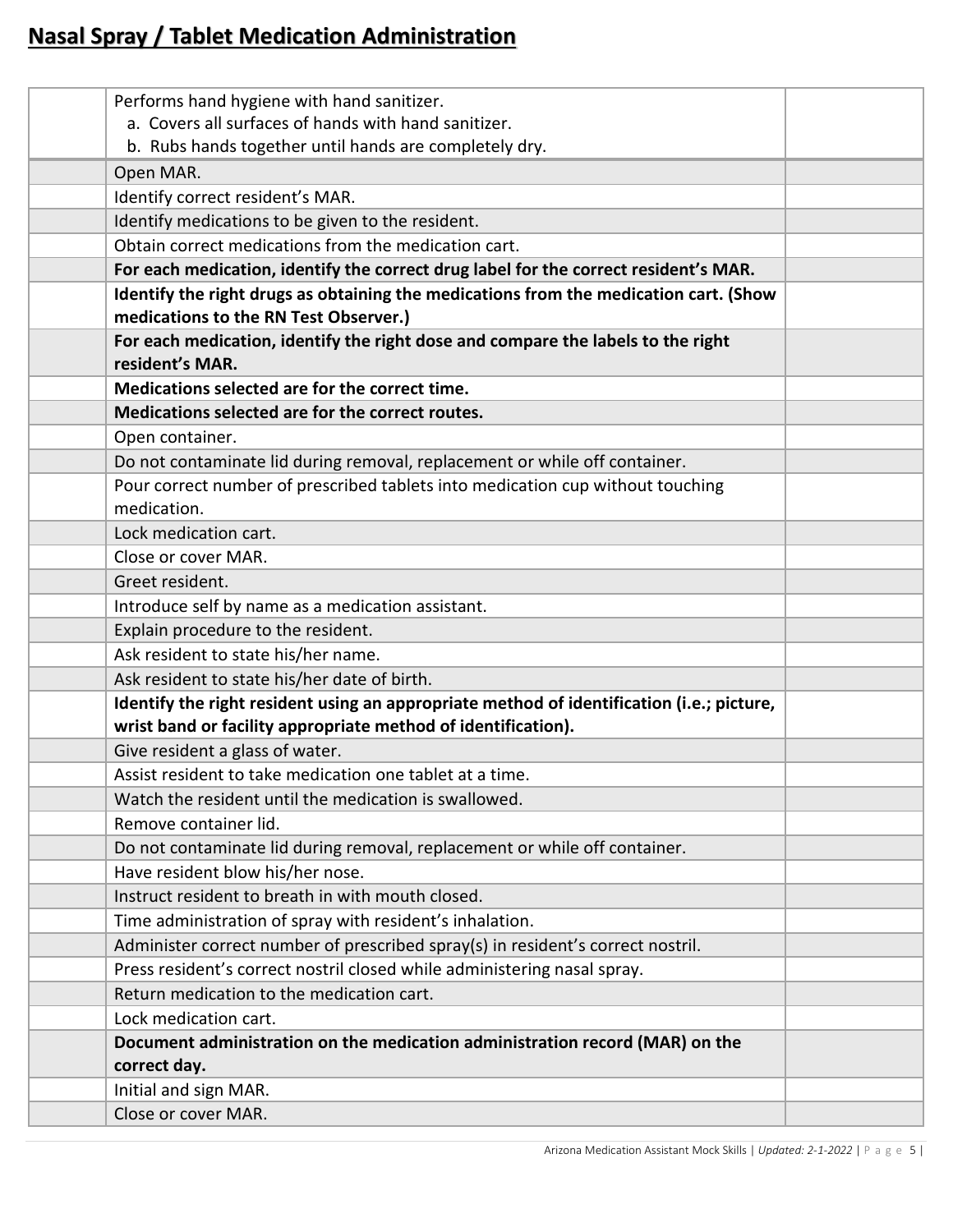| Maintain respectful, courteous interpersonal communications during administrations. |  |
|-------------------------------------------------------------------------------------|--|
| Place call light within easy reach of the resident.                                 |  |
| Performs hand hygiene with hand sanitizer.                                          |  |
| a. Covers all surfaces of hands with hand sanitizer.                                |  |
| b. Rubs hands together until hands are completely dry.                              |  |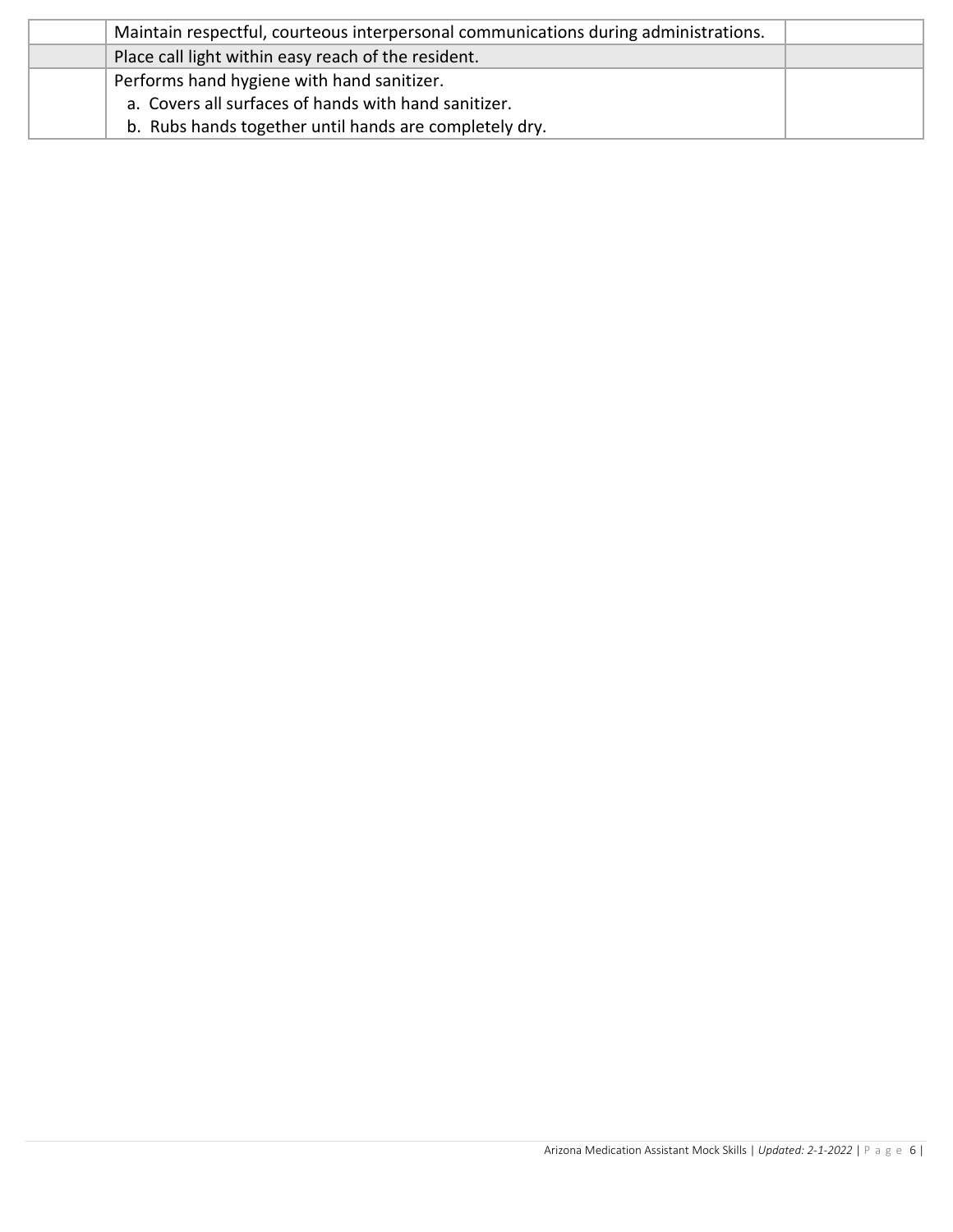## **Oral Capsule Medication Administration**

| Performs hand hygiene with hand sanitizer.                                                |  |
|-------------------------------------------------------------------------------------------|--|
| a. Covers all surfaces of hands with hand sanitizer.                                      |  |
| b. Rubs hands together until hands are completely dry.                                    |  |
| Open MAR.                                                                                 |  |
| Identify correct resident's MAR.                                                          |  |
| Identify medications to be given to the resident.                                         |  |
| Obtain correct medications from the medication cart.                                      |  |
| For each medication, identify the correct drug label for the correct resident's MAR.      |  |
| Identify the right drugs as obtaining the medications from the medication cart. (Show     |  |
| medications to the RN Test Observer.)                                                     |  |
| For each medication, identify the right dose and compare the labels to the right          |  |
| resident's MAR.                                                                           |  |
| Medications selected are for the correct time.                                            |  |
| Medications selected are for the correct routes.                                          |  |
| Open first container or pop medication from blister pak.                                  |  |
| Do not contaminate lid during removal, replacement or while off container.                |  |
| Pour correct number of prescribed capsules in medication cup without touching             |  |
| medication.                                                                               |  |
| Open second container or pop medication from blister pak.                                 |  |
| Do not contaminate lid during removal, replacement or while off container.                |  |
| Pour prescribed number of capsules in medication cup without touching medication.         |  |
| Return medication to the medication cart.                                                 |  |
| Lock medication cart.                                                                     |  |
| Close or cover MAR.                                                                       |  |
| Greet resident.                                                                           |  |
| Introduce self by name as a medication assistant.                                         |  |
| Explain procedure to the resident.                                                        |  |
| Ask resident to state his/her name.                                                       |  |
| Ask resident to state his/her date of birth.                                              |  |
| Identify the right resident using an appropriate method of identification (i.e.; picture, |  |
| wrist band or facility appropriate method of identification).                             |  |
| Give resident a glass of water.                                                           |  |
| Assist the resident to take the medication one capsule at a time.                         |  |
| Watch the resident until the medication is swallowed.                                     |  |
| Document administration on the medication administration record (MAR) on the              |  |
| correct day.                                                                              |  |
| Initial and sign MAR.                                                                     |  |
| Close or cover MAR.                                                                       |  |
| Maintain respectful, courteous interpersonal communications during administrations.       |  |
| Place call light within easy reach of the resident.                                       |  |
| Performs hand hygiene with hand sanitizer.                                                |  |
| a. Covers all surfaces of hands with hand sanitizer.                                      |  |
| b. Rubs hands together until hands are completely dry.                                    |  |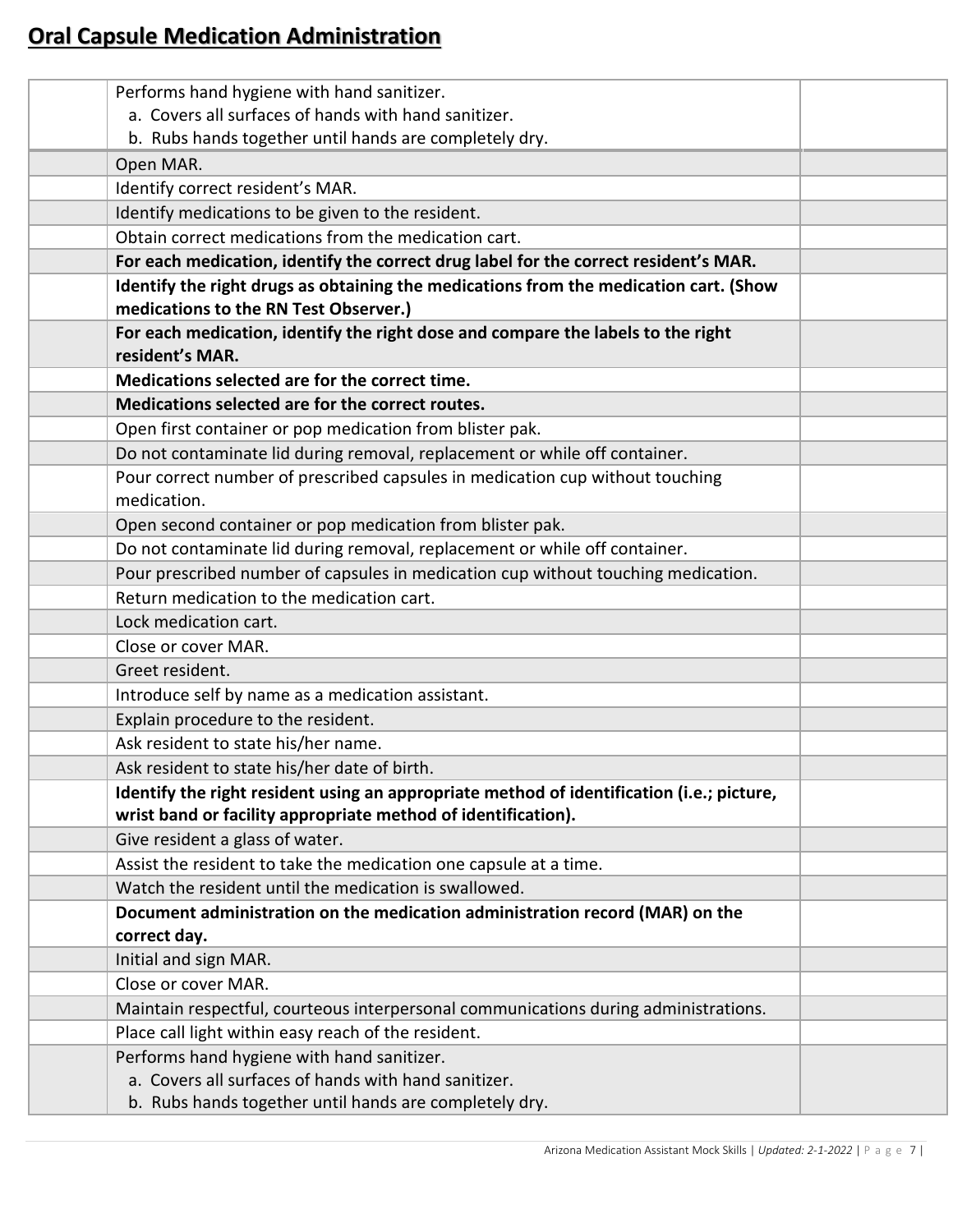## **Oral Liquid Medication / Ear Drops Administration**

| Performs hand hygiene with hand sanitizer.                                                |  |
|-------------------------------------------------------------------------------------------|--|
| a. Covers all surfaces of hands with hand sanitizer.                                      |  |
| b. Rubs hands together until hands are completely dry.                                    |  |
| Open MAR.                                                                                 |  |
| Identify correct resident's MAR.                                                          |  |
| Identify medications to be given to the resident.                                         |  |
| Obtain correct medications from the medication cart.                                      |  |
| For each medication, identify the correct drug label for the correct resident's MAR.      |  |
| Identify the right drugs as obtaining the medications from the medication cart. (Show     |  |
| medications to the RN Test Observer.)                                                     |  |
| For each medication, identify the right dose and compare the labels to the right          |  |
| resident's MAR.                                                                           |  |
| Medications selected are for the correct time.                                            |  |
| Medications selected are for the correct routes.                                          |  |
| Open container.                                                                           |  |
| Do not contaminate lid during removal, replacement or while off container.                |  |
| Set medication cup on level surface.                                                      |  |
| Pour correct amount of prescribed medication in medication cup.                           |  |
| Check for correct amount of medication at eye level.                                      |  |
| Lock medication cart.                                                                     |  |
| Close or cover MAR.                                                                       |  |
| Greet resident.                                                                           |  |
| Introduce self by name as a medication assistant.                                         |  |
| Explain procedure to the resident.                                                        |  |
| Ask resident to state his/her name.                                                       |  |
| Ask resident to state his/her date of birth.                                              |  |
| Identify the right resident using an appropriate method of identification (i.e.; picture, |  |
| wrist band or facility appropriate method of identification).                             |  |
| Assist resident to take oral medication                                                   |  |
| Watch resident until the medication is swallowed.                                         |  |
| Lower the head of the bed.                                                                |  |
| Shake medication before use.                                                              |  |
| Remove container lid.                                                                     |  |
| Do not contaminate lid during removal, replacement or while off container.                |  |
| Turn resident's head to correct side with correct ear upward.                             |  |
| Hold resident's external ear flap (pinna) and pull up and back.                           |  |
| Instill the correct number of prescribed drops of medication into the ear.                |  |
| Container tip does not touch inside of resident's ear canal.                              |  |
| Tell resident to not move his/her head for a few minutes.                                 |  |
| Return medication to the medication cart.                                                 |  |
| Lock medication cart.                                                                     |  |
| Document administration on the medication administration record (MAR) on the              |  |
| correct day.                                                                              |  |
|                                                                                           |  |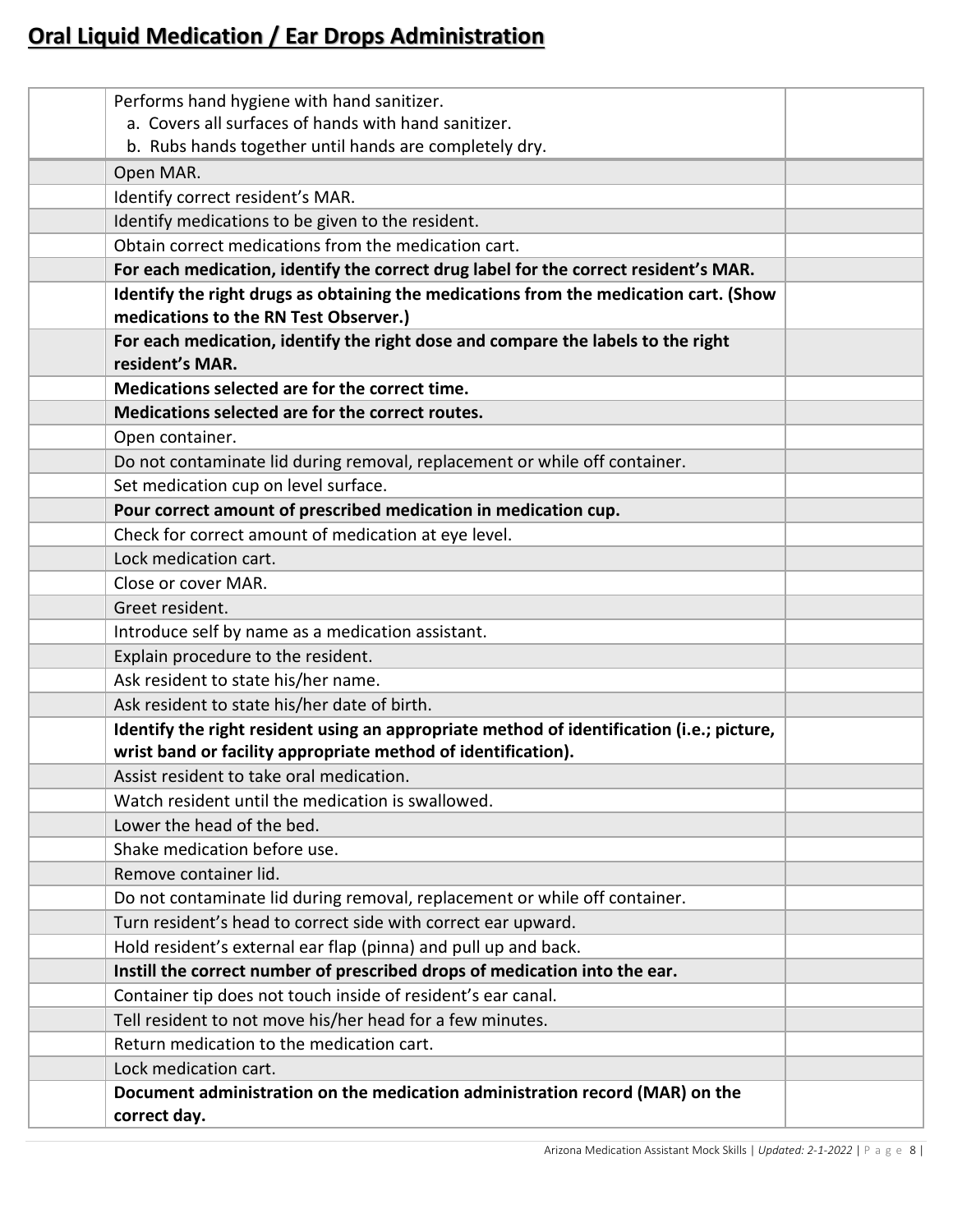| Initial and sign MAR.                                                               |  |
|-------------------------------------------------------------------------------------|--|
| Close or cover MAR.                                                                 |  |
| Maintain respectful, courteous interpersonal communications during administrations. |  |
| Place call light within easy reach of the resident.                                 |  |
| Performs hand hygiene with hand sanitizer.                                          |  |
| a. Covers all surfaces of hands with hand sanitizer.                                |  |
| b. Rubs hands together until hands are completely dry.                              |  |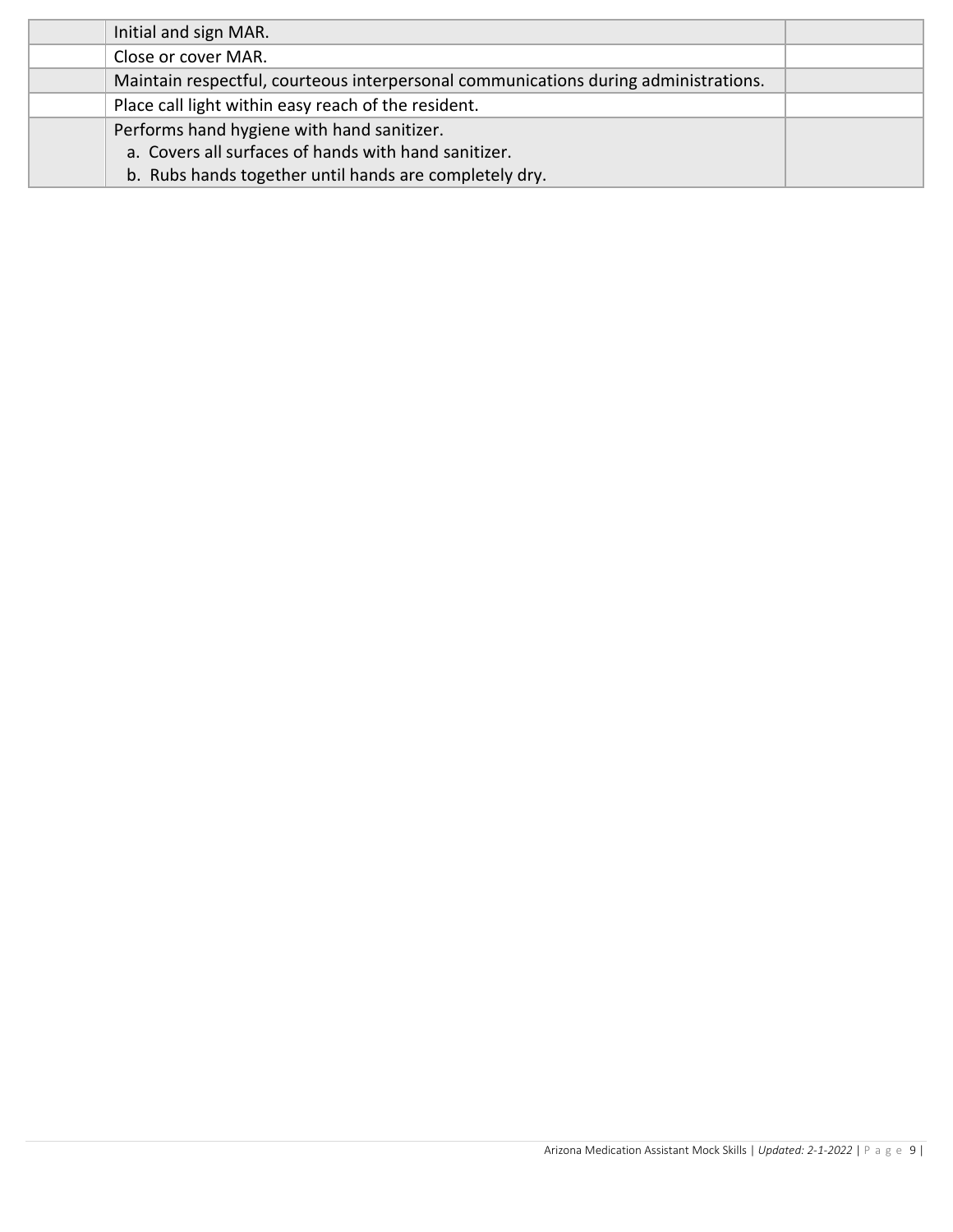# **Oral Liquid Medication / Topical Ointment Medication Administration**

| Performs hand hygiene with hand sanitizer.                                                |  |
|-------------------------------------------------------------------------------------------|--|
| a. Covers all surfaces of hands with hand sanitizer.                                      |  |
| b. Rubs hands together until hands are completely dry.                                    |  |
| Open MAR.                                                                                 |  |
| Identify correct resident's MAR.                                                          |  |
| Identify medications to be given to the resident.                                         |  |
| Obtain correct medications from the medication cart.                                      |  |
| For each medication, identify the correct drug label for the correct resident's MAR.      |  |
| Identify the right drugs as obtaining the medications from the medication cart. (Show     |  |
| medication to the RN Test Observer.)                                                      |  |
| For each medication, identify the right dose and compare the labels to the right          |  |
| resident's MAR.                                                                           |  |
| Medications selected are for the correct time.                                            |  |
| Medications selected are for the correct routes.                                          |  |
| Open container.                                                                           |  |
| Do not contaminate lid during removal, replacement or while off container.                |  |
| Set medication cup on a level surface.                                                    |  |
| Pour correct amount of prescribed medication in medication cup.                           |  |
| Check for correct amount of medication at eye level.                                      |  |
| Lock medication cart.                                                                     |  |
| Close or cover MAR.                                                                       |  |
| Greet resident.                                                                           |  |
| Introduce self by name as a medication assistant.                                         |  |
| Explain procedure to the resident.                                                        |  |
| Ask resident to state his/her name.                                                       |  |
| Ask resident to state his/her date of birth.                                              |  |
| Identify the right resident using an appropriate method of identification (i.e.; picture, |  |
| wrist band or facility appropriate method of identification).                             |  |
| Assist resident to take oral medication                                                   |  |
| Watch resident until the medication is swallowed.                                         |  |
| Inspect resident's correct forearm skin area where medication is to be applied            |  |
| Put on one glove.                                                                         |  |
| Open container.                                                                           |  |
| Do not contaminate lid during removal, replacement or while off container.                |  |
| Squeeze ointment onto finger of gloved hand.                                              |  |
| Apply ointment on gloved finger to resident's correct forearm.                            |  |
| Spread ointment to cover entire area that is to be treated.                               |  |
| Remove and discard glove.                                                                 |  |
| Performs hand hygiene with hand sanitizer.                                                |  |
| a. Covers all surfaces of hands with hand sanitizer.                                      |  |
| b. Rubs hands together until hands are completely dry.                                    |  |
| Return medication to the medication cart.                                                 |  |
| Lock medication cart.                                                                     |  |
|                                                                                           |  |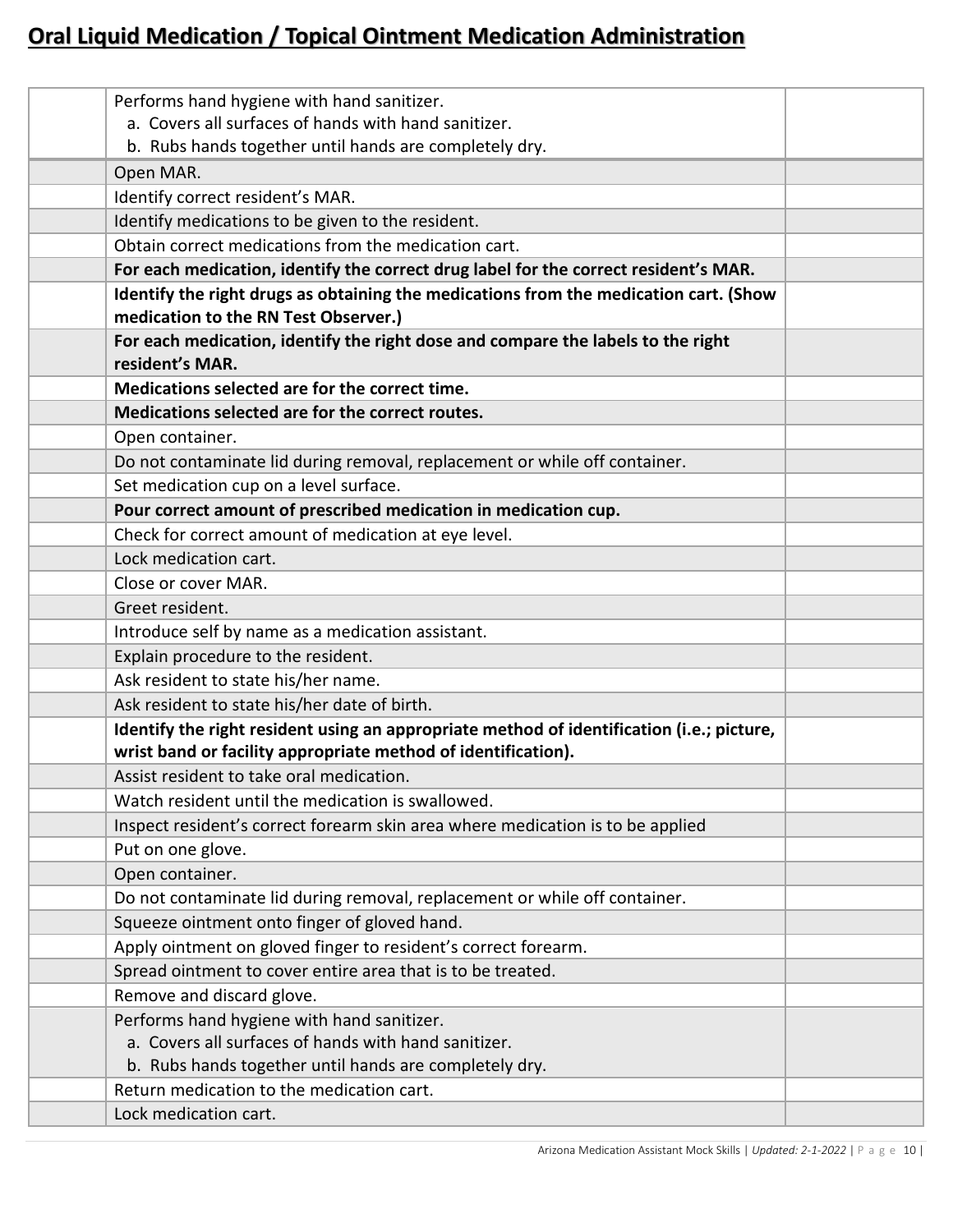| Document administration on the medication administration record (MAR) on the<br>correct day. |  |
|----------------------------------------------------------------------------------------------|--|
|                                                                                              |  |
| Initial and sign MAR.                                                                        |  |
| Close or cover MAR.                                                                          |  |
| Maintains respectful, courteous interpersonal communications during administrations.         |  |
| Place call light within easy reach of the resident.                                          |  |
| Performs hand hygiene with hand sanitizer.                                                   |  |
| a. Covers all surfaces of hands with hand sanitizer.                                         |  |
| b. Rubs hands together until hands are completely dry.                                       |  |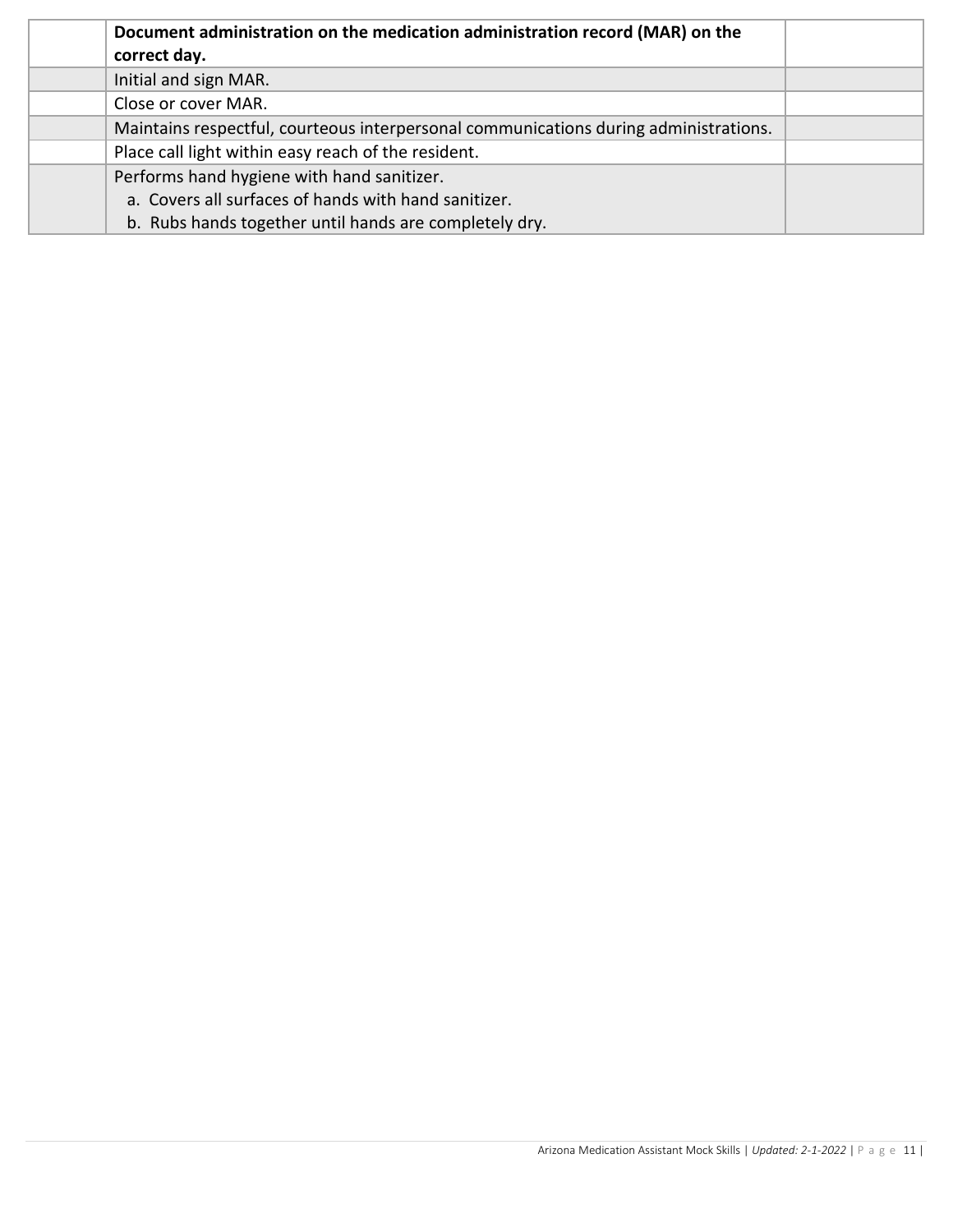# **Oral Tablet Medication / Eye Drop Administration**

| Performs hand hygiene with hand sanitizer.                                                |  |
|-------------------------------------------------------------------------------------------|--|
| a. Covers all surfaces of hands with hand sanitizer.                                      |  |
| b. Rubs hands together until hands are completely dry.                                    |  |
| Open MAR.                                                                                 |  |
| Identify correct resident's MAR                                                           |  |
| Identify medications to be given to the resident.                                         |  |
| Close or cover MAR.                                                                       |  |
| Greet resident.                                                                           |  |
| Introduce self by name as a medication assistant.                                         |  |
| Explain procedure to the resident.                                                        |  |
| Ask resident to state his/her name.                                                       |  |
| Ask resident to state his/her date of birth.                                              |  |
| Identify the right resident using an appropriate method of identification (i.e.; picture, |  |
| wrist band or facility appropriate method of identification).                             |  |
| Listen to apical heart rate for 60 seconds with teaching stethoscope.                     |  |
| Record apical heart rate on the MAR.                                                      |  |
| Recorded apical heart rate is within 5 beats of the RN Test Observer's recorded apical    |  |
| heart rate.                                                                               |  |
| Verbalize whether or not to proceed with medication administration based upon             |  |
| apical heart rate obtained.                                                               |  |
| Obtain correct medications from the medication cart.                                      |  |
| For each medication, identify the correct drug label for the correct resident's MAR.      |  |
| Identify the right drugs as obtaining the medications from the medication cart. (Show     |  |
| medications to the RN Test Observer.)                                                     |  |
| For each medication, identify the right dose and compare the labels to the right          |  |
| resident's MAR.                                                                           |  |
| Medications selected are for the correct time.                                            |  |
| Medications selected are for the correct routes.                                          |  |
| If proceeding with tablet administration, open container.                                 |  |
| If proceeding with tablet administration, do not contaminate lid during removal,          |  |
| replacement or while off container.                                                       |  |
| If proceeding with tablet administration, pour correct number of prescribed tablets       |  |
| into the medication cup without touching the medication.                                  |  |
| Lock medication cart.                                                                     |  |
| Close or cover MAR.                                                                       |  |
| If proceeding with tablet administration, give resident a glass of water.                 |  |
| If proceeding with tablet administration, assist resident to take medication.             |  |
| If proceeding with tablet administration, watch the resident until the medication is      |  |
| swallowed.                                                                                |  |
| Put on gloves.                                                                            |  |
| Remove container lid.                                                                     |  |
| Do not contaminate lid during removal, replacement or while off container.                |  |
| Gently tilt resident's head back with chin up.                                            |  |
|                                                                                           |  |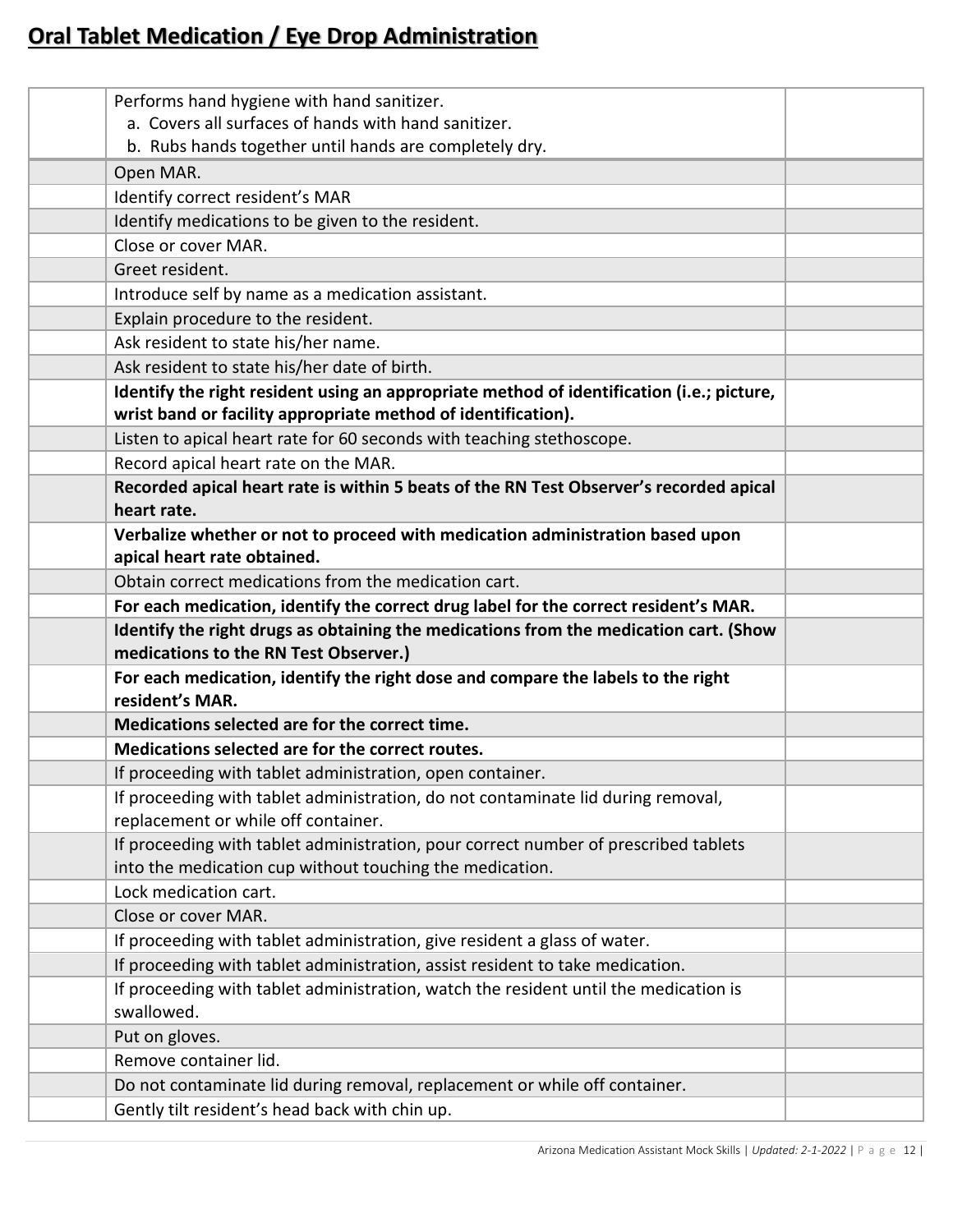| Pull down on resident's lower eye lid of the correct eye making a pocket.           |  |
|-------------------------------------------------------------------------------------|--|
| Ask resident to look up toward forehead.                                            |  |
| Drop correct number of prescribed drops of medication into the pocket.              |  |
| Do not touch resident's eye with container tip.                                     |  |
| Apply gentle pressure to inner corner of resident's eye.                            |  |
| Use tissue to remove any excess fluid from around resident's eye.                   |  |
| Remove and discard gloves.                                                          |  |
| Performs hand hygiene with hand sanitizer.                                          |  |
| a. Covers all surfaces of hands with hand sanitizer.                                |  |
| b. Rubs hands together until hands are completely dry.                              |  |
| Return medication to the medication cart.                                           |  |
| Lock medication cart.                                                               |  |
| Document administration on the medication administration record (MAR) on the        |  |
| correct day.                                                                        |  |
| Initial and sign MAR.                                                               |  |
| Close or cover MAR.                                                                 |  |
| Maintain respectful, courteous interpersonal communications during administrations. |  |
| Place call light within easy reach of the resident.                                 |  |
| Performs hand hygiene with hand sanitizer.                                          |  |
| a. Covers all surfaces of hands with hand sanitizer.                                |  |
| b. Rubs hands together until hands are completely dry.                              |  |
|                                                                                     |  |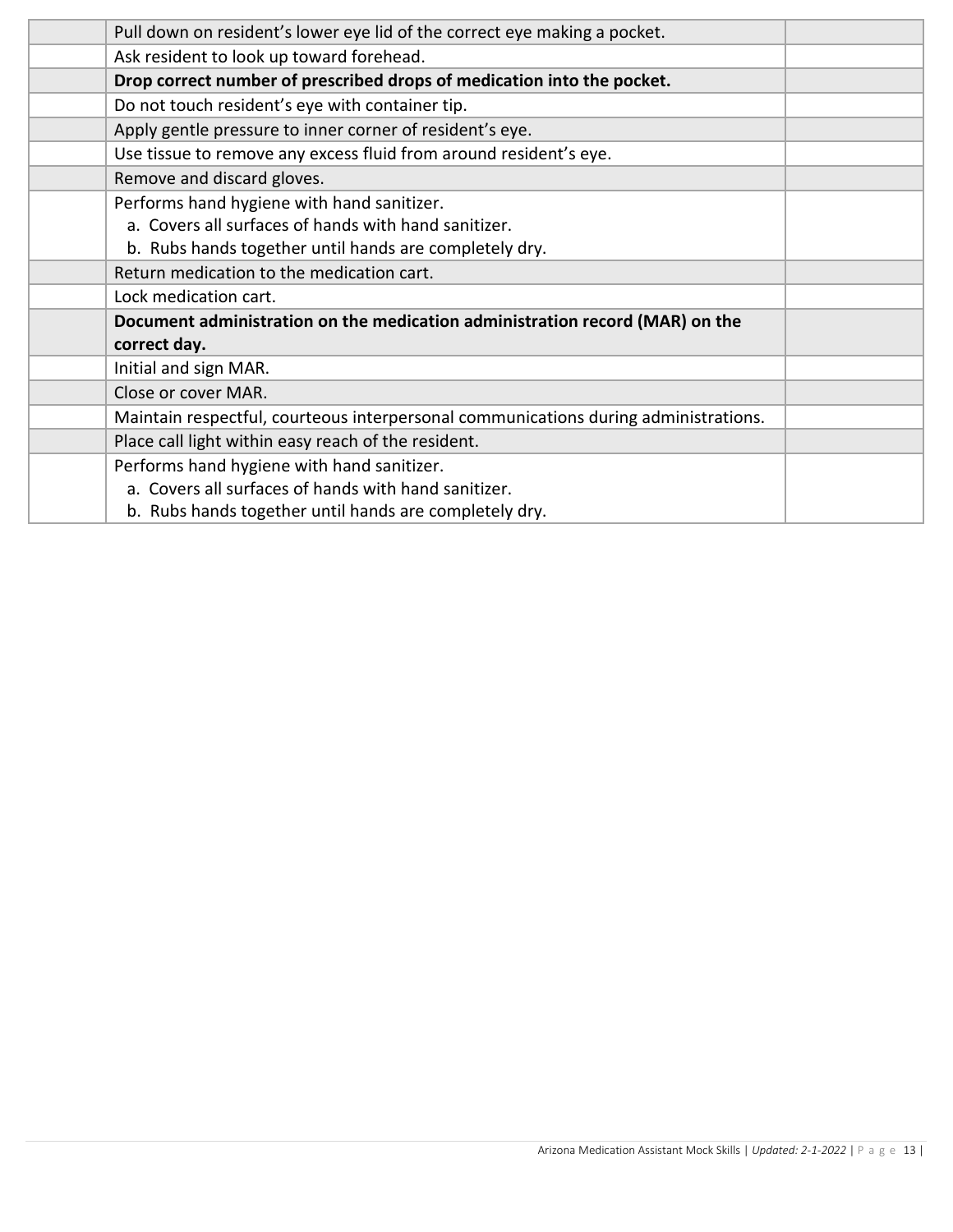## **Topical Ointment Medication / Oral Capsule Medication Administration**

| Performs hand hygiene with hand sanitizer.                                                                                     |  |
|--------------------------------------------------------------------------------------------------------------------------------|--|
| a. Covers all surfaces of hands with hand sanitizer.                                                                           |  |
| b. Rubs hands together until hands are completely dry.                                                                         |  |
| Open MAR.                                                                                                                      |  |
| Identify correct resident's MAR.                                                                                               |  |
| Identify medications to be given to the resident.                                                                              |  |
| Obtain correct medications from the medication cart.                                                                           |  |
| For each medication, identify the correct drug label for the correct resident's MAR.                                           |  |
| Identify the right drugs as obtaining the medications from the medication cart. (Show<br>medications to the RN Test Observer.) |  |
| For each medication, identify the right dose and compare the labels to the right<br>resident's MAR.                            |  |
| Medications selected are for the correct time.                                                                                 |  |
| Medications selected are for the correct routes.                                                                               |  |
| Open container.                                                                                                                |  |
| Do not contaminate lid during removal, replacement or while off container.                                                     |  |
| Pour capsule in medication cup without touching the medication.                                                                |  |
| Lock medication cart.                                                                                                          |  |
| Close or cover MAR.                                                                                                            |  |
| Greet resident.                                                                                                                |  |
| Introduce self by name as a medication assistant.                                                                              |  |
| Explain procedure to the resident.                                                                                             |  |
| Ask resident to state his/her name.                                                                                            |  |
| Ask resident to state his/her date of birth.                                                                                   |  |
| Identify the right resident using an appropriate method of identification (i.e.; picture,                                      |  |
| wrist band or facility appropriate method of identification).                                                                  |  |
| Give resident a glass of water.                                                                                                |  |
| Assist resident to take medication.                                                                                            |  |
| Watch resident until the medication is swallowed.                                                                              |  |
| Inspect resident's correct forearm skin area where medication is to be applied.                                                |  |
| Put on one glove.                                                                                                              |  |
| Open container.                                                                                                                |  |
| Do not contaminate lid during removal, replacement or while off container.                                                     |  |
| Squeeze ointment onto finger of gloved hand.                                                                                   |  |
| Apply ointment on gloved finger to resident's correct forearm.                                                                 |  |
| Spread ointment to cover entire area that is to be treated.                                                                    |  |
| Remove and discard glove.                                                                                                      |  |
| Performs hand hygiene with hand sanitizer.                                                                                     |  |
| a. Covers all surfaces of hands with hand sanitizer.                                                                           |  |
| b. Rubs hands together until hands are completely dry.                                                                         |  |
| Return medication to the medication cart.                                                                                      |  |
| Lock medication cart.                                                                                                          |  |
|                                                                                                                                |  |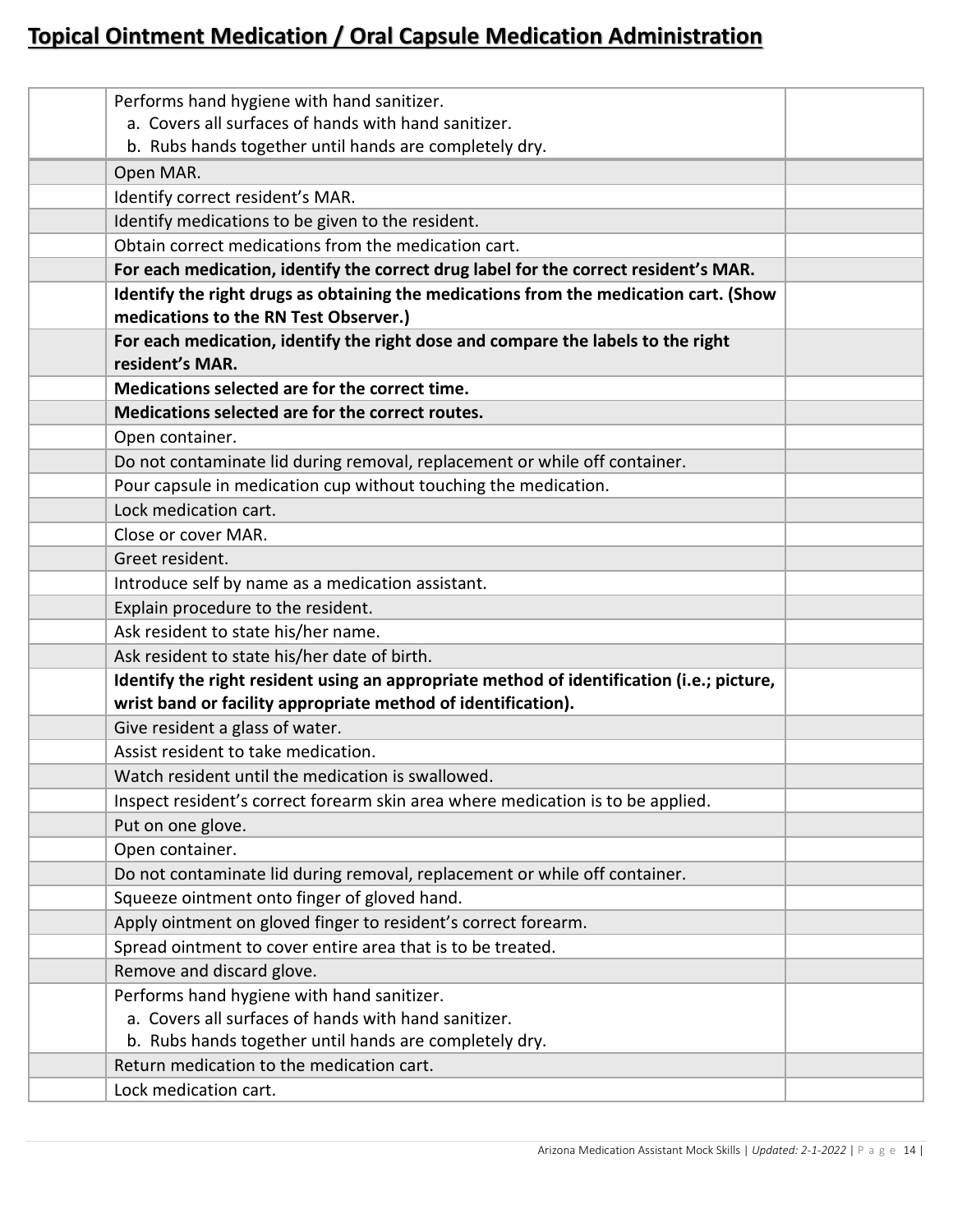| Document administration on the medication administration record (MAR) on the        |  |
|-------------------------------------------------------------------------------------|--|
| correct day                                                                         |  |
| Initial and sign MAR.                                                               |  |
| Close or cover MAR.                                                                 |  |
| Maintain respectful, courteous interpersonal communications during administrations. |  |
| Place call light within easy reach of the resident.                                 |  |
| Performs hand hygiene with hand sanitizer.                                          |  |
| a. Covers all surfaces of hands with hand sanitizer.                                |  |
| b. Rubs hands together until hands are completely dry.                              |  |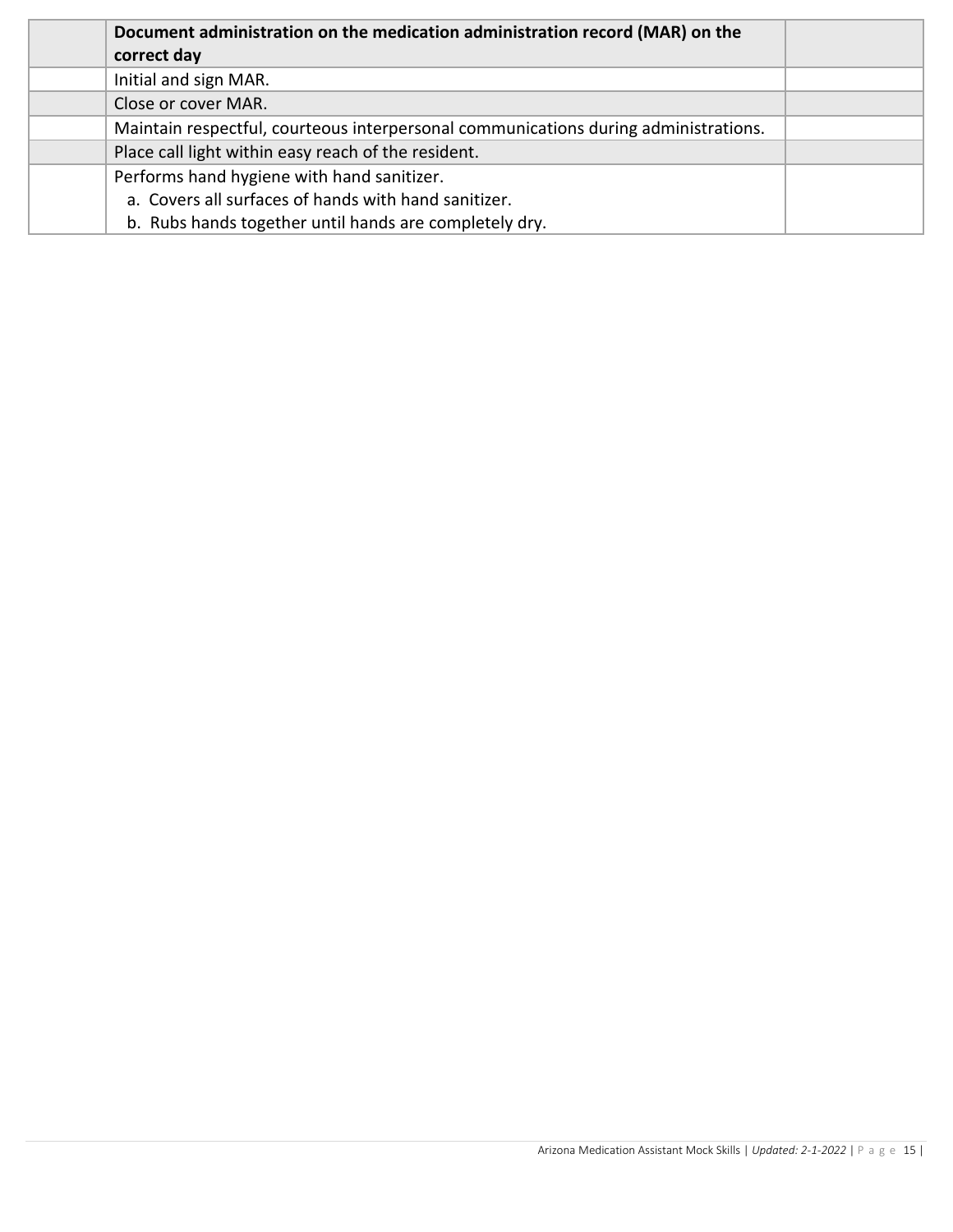## **Topical Spray Medication / Unit Dose Medication Administration**

| Performs hand hygiene with hand sanitizer.                                                |  |
|-------------------------------------------------------------------------------------------|--|
| a. Covers all surfaces of hands with hand sanitizer.                                      |  |
| b. Rubs hands together until hands are completely dry.                                    |  |
| Open MAR.                                                                                 |  |
| Identify correct resident's MAR.                                                          |  |
| Identify medications to be given to the resident.                                         |  |
| Close or cover MAR.                                                                       |  |
| Greet resident.                                                                           |  |
| Introduce self by name as a medication assistant.                                         |  |
| Explain procedure to the resident.                                                        |  |
| Ask resident to state his/her name.                                                       |  |
| Ask resident to state his/her date of birth.                                              |  |
| Identify the right resident using an appropriate method of identification (i.e.; picture, |  |
| wrist band or facility appropriate method of identification).                             |  |
| Listen to apical heart rate for 60 seconds with teaching stethoscope.                     |  |
| Record apical heart rate on the MAR.                                                      |  |
| Recorded apical heart rate is within 5 beats of the RN Test Observer's recorded apical    |  |
| heart rate.                                                                               |  |
| Verbalize whether or not to proceed with medication administration based upon             |  |
| apical heart rate obtained.                                                               |  |
| Obtain correct medications from the medication cart.                                      |  |
| For each medication, identify the correct drug label for the correct resident's MAR.      |  |
| Identify the right drugs as obtaining the medications from the medication cart. (Show     |  |
| medication to the RN Test Observer.)                                                      |  |
| For each medication, identify the right dose and compare the labels to the right          |  |
| resident's MAR.                                                                           |  |
| Medications selected are for the correct time.                                            |  |
| Medications selected are for the correct routes.                                          |  |
| If proceeding with tablet administration, open container.                                 |  |
| If proceeding with tablet administration, do not contaminate lid during removal,          |  |
| replacement or while off container.                                                       |  |
| If proceeding with tablet administration, pour correct number of prescribed tablets       |  |
| into the medication cup without touching the medication.                                  |  |
| Lock medication cart.                                                                     |  |
| Close or cover MAR.                                                                       |  |
| If proceeding with tablet administration, give resident a glass of water.                 |  |
| If proceeding with tablet administration, assist resident to take medication.             |  |
| If proceeding with tablet administration, watch the resident until the medication is      |  |
| swallowed.                                                                                |  |
| Inspect resident's correct forearm skin area where medication is to be applied.           |  |
| Open container.                                                                           |  |
| Do not contaminate lid during removal, replacement or while off container.                |  |
| Instruct resident to turn face away while spraying medication.                            |  |
|                                                                                           |  |